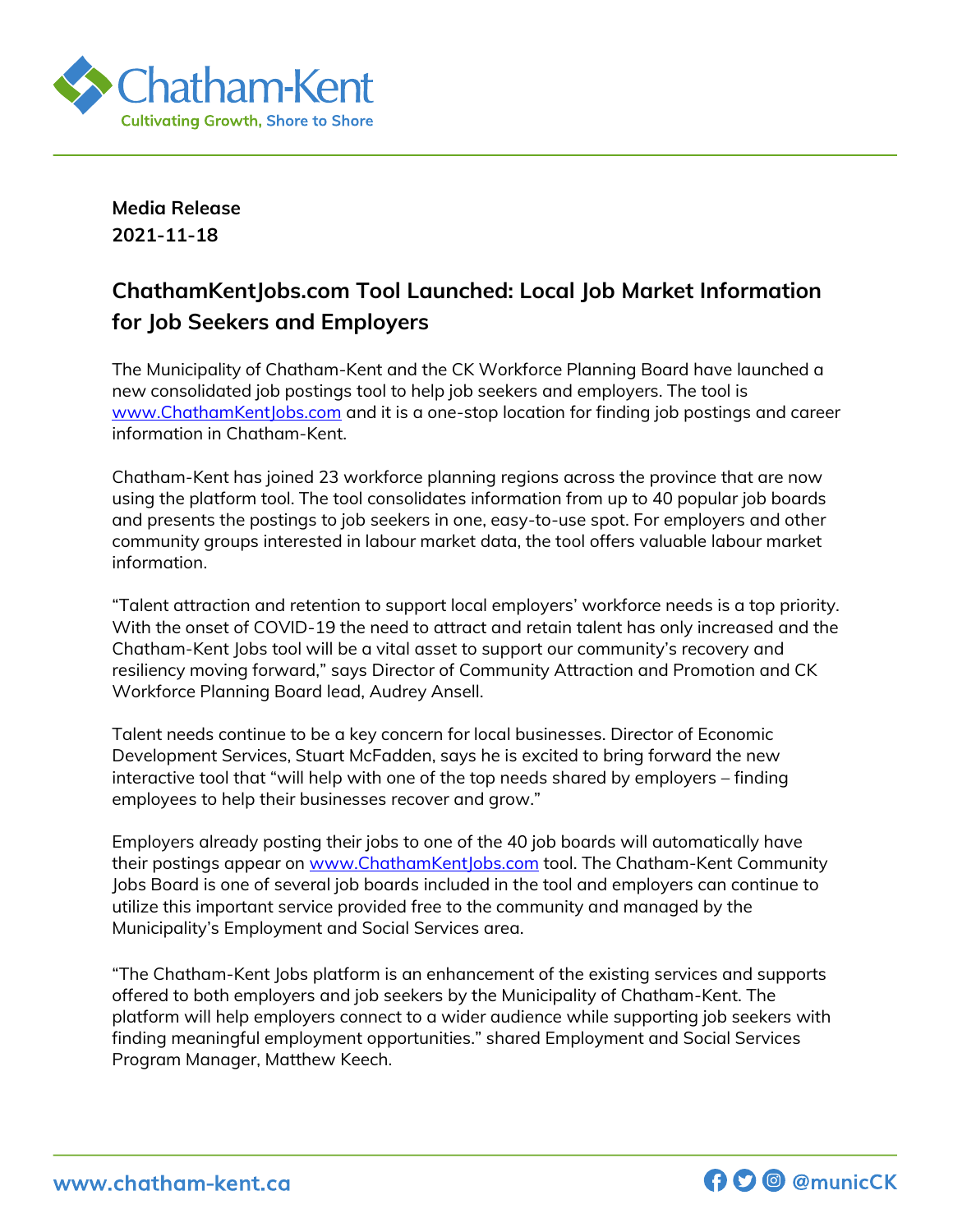

Community Resource Navigators are available to support job seekers with the new Chatham-Kent Jobs tool. In addition, staff can assist with resumes, applying for jobs, job searching, and interview preparation and support.

**-ends-**

## **Media Contacts:**

Audrey Ansell Director, Community Attraction & Promotion Municipality of Chatham-Kent 519-360-1998 x 3012 audreya@chatham-kent.ca

Victoria Bodnar Coordinator, Resident Attraction & Retention Municipality of Chatham-Kent 519-360-1998 x 3059 victoriab@chatham-kent.ca

Notes:

The ChathamKentJobs.com tool is a collaborative project of the CK Workforce Planning Board with various Municipality of Chatham-Kent divisions (Community Attraction and Promotion, Economic Development Services, and Employment and Social Services).

The Municipality of Chatham-Kent offers a variety of resources to help employers with their talent attraction and retention needs and to help job seekers looking for their next opportunity;

- **Employment and Social Services:** Employers may visit [https://employer.chatham](https://employer.chatham-kent.ca/)[kent.ca/](https://employer.chatham-kent.ca/) for assistance with posting jobs or can reach Employment and Social Services staff by calling 519-355-1380.
- **Community Resource Navigators**: Job Seekers may visit [https://www.chatham](https://www.chatham-kent.ca/community/employmentsupport/Pages/Community-Navigators.aspx)[kent.ca/community/employmentsupport/Pages/Community-Navigators.aspx](https://www.chatham-kent.ca/community/employmentsupport/Pages/Community-Navigators.aspx) for employment assistance or can reach Employment and Social Services by calling 519- 355-1380.
- **Community Attraction & Promotion - LivingCK:** Employers looking for support in attracting and retaining talent from outside of Chatham-Kent can contact the LivingCK Team at *LivingCK@Chatham-Kent.ca* and find related information at [www.LivingCK.ca.](http://www.livingck.ca/) The LivingCK Team can also help new or future residents to learn about living in Chatham-Kent and get connected when they arrive.